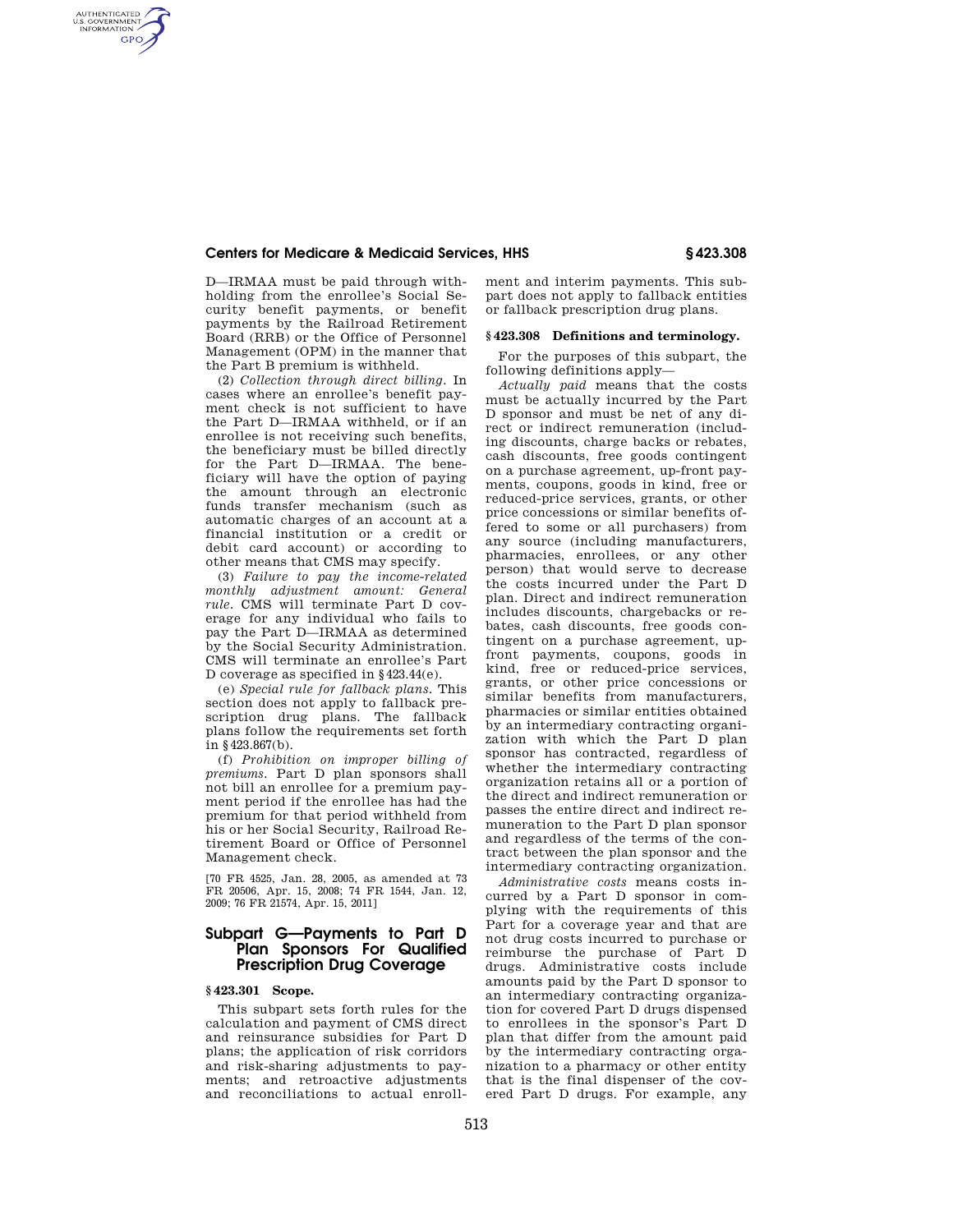profit or loss retained by an intermediary contracting organization (through discounts, rebates, or other direct or indirect price concessions) when negotiating prices with dispensing entities is considered an administrative cost.

*Allowable reinsurance costs* means the subset of gross covered prescription drug costs actually paid that are attributable to basic prescription drug coverage for covered Part D drugs only and that are actually paid by the Part D sponsor or by (or on behalf of) an enrollee under the Part D plan. The costs for any Part D plan offering enhanced alternative coverage must be adjusted not only to exclude any costs attributable to benefits beyond basic prescription drug coverage, but also to exclude any costs determined to be attributable to increased utilization over the standard prescription drug coverage as the result of the insurance effect of enhanced alternative coverage in accordance with CMS guidelines on actuarial valuation.

*Allowable risk corridor costs* means—

(1) The subset of costs incurred under a Part D plan (not including administrative costs, but including dispensing fees) that are attributable to basic prescription drug coverage only and that are incurred and actually paid by the Part D sponsor to—

(i) A dispensing pharmacy or other dispensing provider (whether directly or through an intermediary contracting organization) under the Part D plan;

(ii) The parties listed in  $§423.464(f)(1)$ of this part with which the Part D sponsor must coordinate benefits, including other Part D plans, as the result of any reconciliation process developed by CMS under §423.464 of this part; or

(iii) An enrollee (or third party paying on behalf of the enrollee) to indemnify the enrollee when the reimbursement is associated with obtaining drugs under the Part D plan; and

(2) These costs must be based upon imposition of the maximum amount of copayments permitted under §423.782 of this part. The costs for any Part D plan offering enhanced alternative coverage must be adjusted not only to exclude any costs attributable to benefits be-

**§ 423.308 42 CFR Ch. IV (10–1–11 Edition)** 

yond basic prescription drug coverage, but also to exclude any prescription drug coverage costs determined to be attributable to increased utilization over standard prescription drug coverage as the result of the insurance effect of enhanced alternative coverage in accordance with CMS guidelines on actuarial valuation.

*Coverage year* means a calendar year in which covered Part D drugs are dispensed if the claim for those drugs (and payment on the claim) is made not later than 3 months after the end of the year

*Gross covered prescription drug costs*  mean those actually paid costs incurred under a Part D plan, excluding administrative costs, but including dispensing fees, during the coverage year. They equal the sum of the following:

(1) The share of actual costs (as defined by §423.100 of this part) actually paid by the Part D plan that is received as reimbursement by the pharmacy, or other dispensing entity, reimbursement paid to indemnify an enrollee when the reimbursement is associated with an enrollee obtaining covered Part D drugs under the Part D plan, or payments made by the Part D sponsor to other parties listed in §423.464(f)(1) of this part with which the Part D sponsor must coordinate benefits, including other Part D plans, or as the result of any reconciliation process developed by CMS under §423.464 of this part.

(2) Nominal cost-sharing paid by or on behalf of an enrollee which is associated with drugs that would otherwise be covered Part D drugs, as defined in §423.100 of this part, but are instead paid for, with the exception of said nominal cost-sharing, by a patient assistance program providing assistance outside the Part D benefit, provided that documentation of such nominal cost-sharing has been submitted to the Part D plan consistent with the plan processes and instructions for the submission of such information.

(3) All amounts paid under the Part D plan by or on behalf of an enrollee (such as the deductible, coinsurance, cost sharing, or amounts between the initial coverage limit and the out-ofpocket threshold) in order to obtain Part D drugs that are covered under